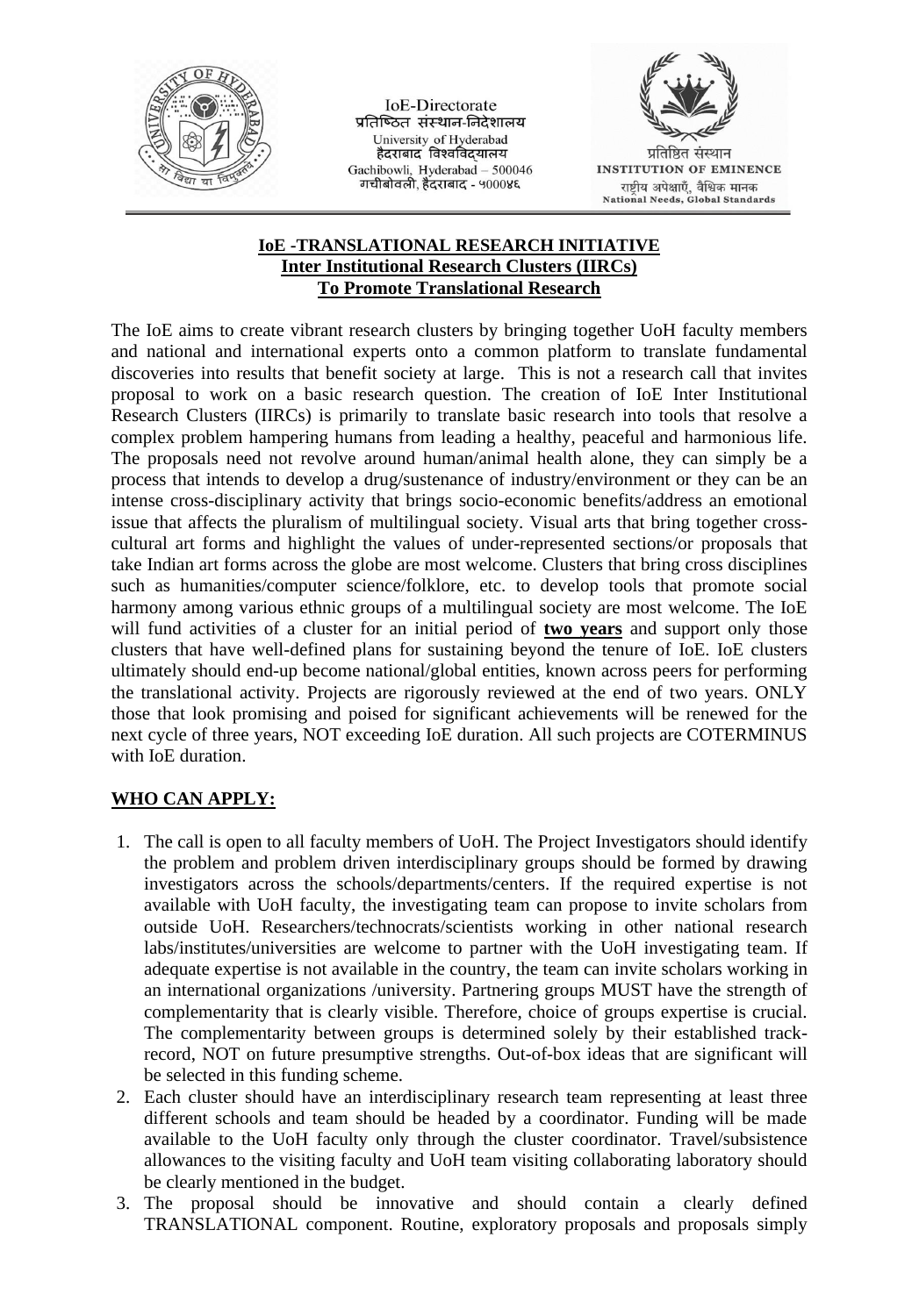intended to collect data/ field works are not encouraged. Projects without a defined and important TRANSLATIONAL GOAL is not eligible in this funding scheme.

- 4. The investigating team should have generated sufficient basic information and should form basis to the proposed translational activity.
- 5. The project proposals should ideally fall within the theme of the 5 IoE clusters. The details of the clusters can be found in the IoE website.
- 6. The Project Coordinator/Investigators should be an established researcher with an international standing/recognition in the proposed cluster activities. She/he should have completed at least FIVE years of active service in UoH and should have at least five years of service as permanent faculty member remaining, to achieve sustenance and to take the cluster activities to a logical end. However, such service conditions are not applicable to the investigators from other institutions but they should be active researchers affiliated to National/international institutions/universities.
- 7. Projects that involve human subjects or animal experimentation etc., must necessarily follow institutional ethical clearance guidelines strictly.
- 8. Interinstitutional benefits accruing from the projects such as publications and patents etc., must follow standard interinstitutional agreement guidelines through an MOU.
- 9. IoE and UoH must be DULY acknowledged wherever funding benefits are publicized.

| 1.  |       | <b>General Information</b>                      |  |  |  |  |  |  |  |  |
|-----|-------|-------------------------------------------------|--|--|--|--|--|--|--|--|
| 1.0 |       | Title of IIRC                                   |  |  |  |  |  |  |  |  |
| 1.1 |       | Participating Academic Units                    |  |  |  |  |  |  |  |  |
|     | a.    | University of Hyderabad                         |  |  |  |  |  |  |  |  |
|     |       | $\mathbf{i}$ .                                  |  |  |  |  |  |  |  |  |
|     |       | ii.                                             |  |  |  |  |  |  |  |  |
|     |       | iii.                                            |  |  |  |  |  |  |  |  |
|     |       | iv.                                             |  |  |  |  |  |  |  |  |
|     | $b$ . | Other Indian Universities/Research Institutions |  |  |  |  |  |  |  |  |
|     |       | i.                                              |  |  |  |  |  |  |  |  |
|     |       | ii.                                             |  |  |  |  |  |  |  |  |
|     |       | iii.                                            |  |  |  |  |  |  |  |  |
|     |       | iv.                                             |  |  |  |  |  |  |  |  |
|     | c.    | International Institutions/Universities         |  |  |  |  |  |  |  |  |
|     |       | 1.                                              |  |  |  |  |  |  |  |  |
|     |       | ii.                                             |  |  |  |  |  |  |  |  |
|     |       | iii.                                            |  |  |  |  |  |  |  |  |
|     |       | iv.                                             |  |  |  |  |  |  |  |  |
| 1.2 |       | Name of the Project Coordinator                 |  |  |  |  |  |  |  |  |
|     | a.    | <b>National Team</b>                            |  |  |  |  |  |  |  |  |
|     |       | Designations                                    |  |  |  |  |  |  |  |  |
|     |       | <b>Affiliations</b>                             |  |  |  |  |  |  |  |  |
|     |       | Telephone                                       |  |  |  |  |  |  |  |  |
|     |       | Email                                           |  |  |  |  |  |  |  |  |
|     |       | Webpage/Google Scholar link                     |  |  |  |  |  |  |  |  |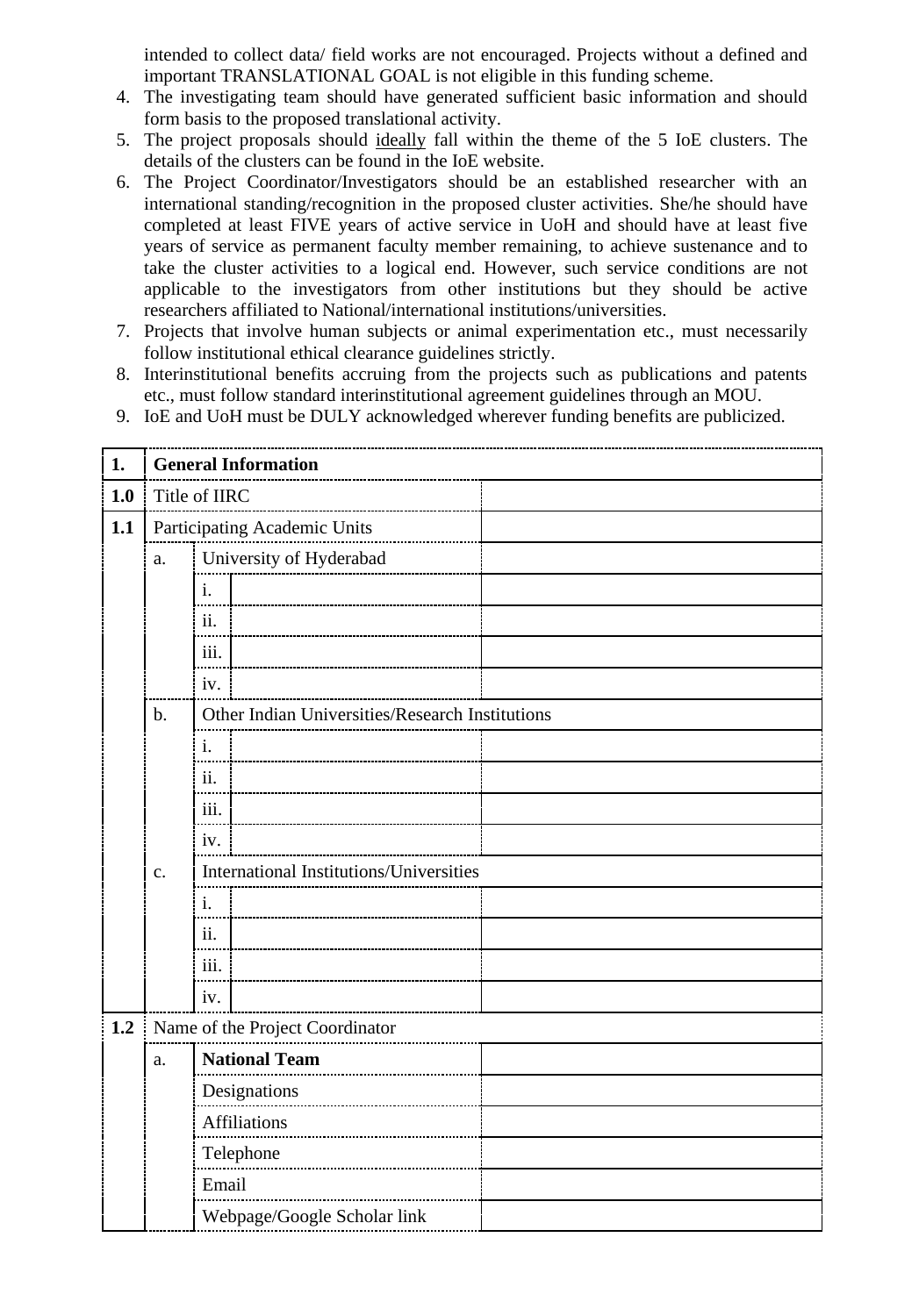| Details of proposed translational activity:                                        |  |  |  |  |  |  |  |  |
|------------------------------------------------------------------------------------|--|--|--|--|--|--|--|--|
|                                                                                    |  |  |  |  |  |  |  |  |
| Introduction: (Briefly Highlight Existing Knowledge in the Proposed Study)         |  |  |  |  |  |  |  |  |
|                                                                                    |  |  |  |  |  |  |  |  |
| Basic knowledge generated/available with the investigating team:                   |  |  |  |  |  |  |  |  |
|                                                                                    |  |  |  |  |  |  |  |  |
| Proposed translational activity in the light of generated/available knowledge:     |  |  |  |  |  |  |  |  |
|                                                                                    |  |  |  |  |  |  |  |  |
| Detailed methodology to be followed while pursuing translational activity:         |  |  |  |  |  |  |  |  |
|                                                                                    |  |  |  |  |  |  |  |  |
|                                                                                    |  |  |  |  |  |  |  |  |
|                                                                                    |  |  |  |  |  |  |  |  |
|                                                                                    |  |  |  |  |  |  |  |  |
| Deficiencies of the UoH investigating team:                                        |  |  |  |  |  |  |  |  |
| Additional Expertise Sought from National /International institutions:             |  |  |  |  |  |  |  |  |
|                                                                                    |  |  |  |  |  |  |  |  |
|                                                                                    |  |  |  |  |  |  |  |  |
|                                                                                    |  |  |  |  |  |  |  |  |
| How will the scientific/technical competence of the national/international experts |  |  |  |  |  |  |  |  |
|                                                                                    |  |  |  |  |  |  |  |  |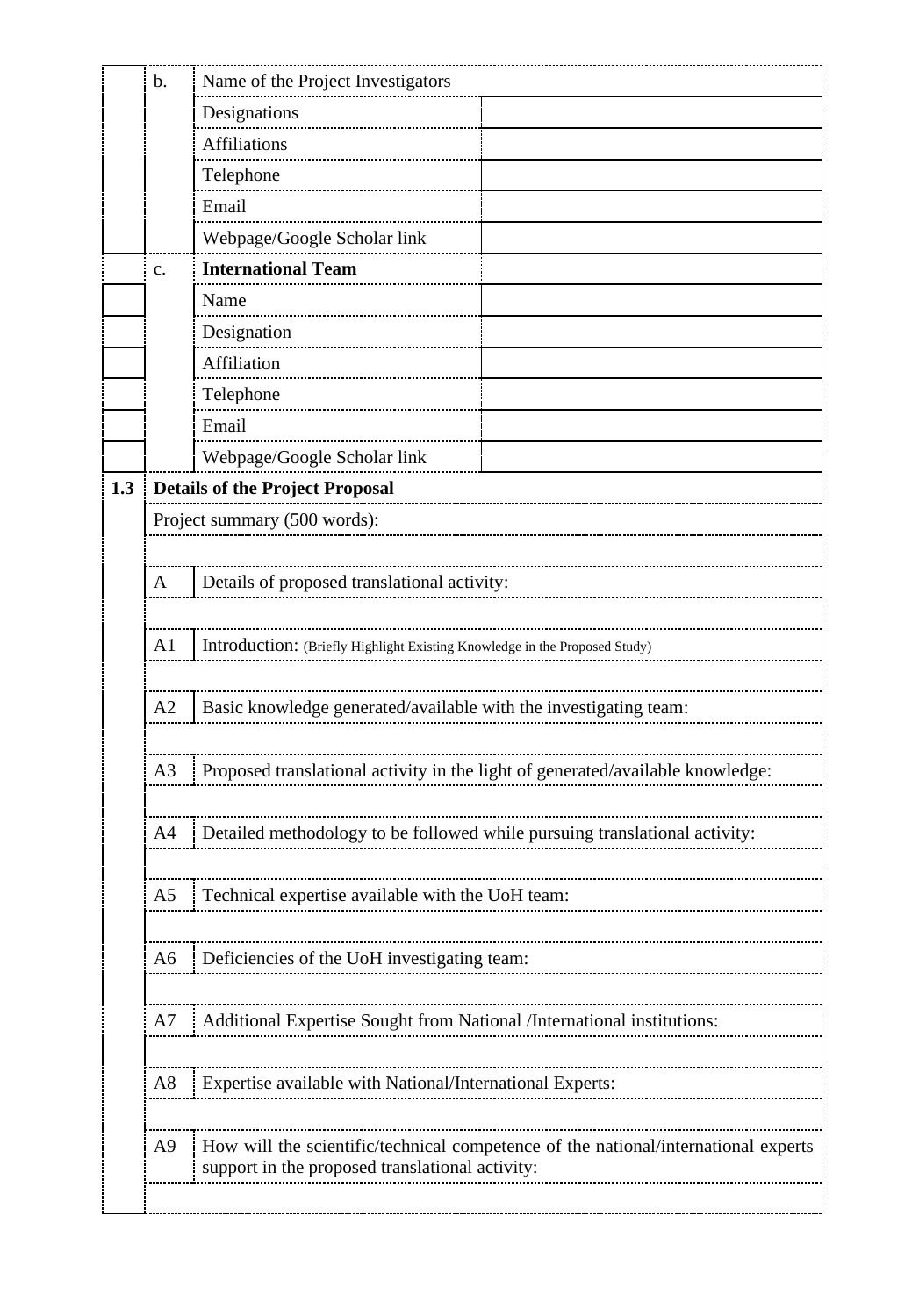|                         | A10                      |                                | Deliverables (Each PI should provide these details)                              |                                                                                                              |                                                                        |                |  |  |  |  |  |  |
|-------------------------|--------------------------|--------------------------------|----------------------------------------------------------------------------------|--------------------------------------------------------------------------------------------------------------|------------------------------------------------------------------------|----------------|--|--|--|--|--|--|
|                         | B <sub>1</sub>           |                                | Name of the deliverable with timelines                                           |                                                                                                              |                                                                        |                |  |  |  |  |  |  |
|                         |                          | i.                             |                                                                                  |                                                                                                              |                                                                        |                |  |  |  |  |  |  |
|                         |                          | ii.                            |                                                                                  |                                                                                                              |                                                                        |                |  |  |  |  |  |  |
|                         |                          |                                |                                                                                  |                                                                                                              |                                                                        |                |  |  |  |  |  |  |
|                         | iv.                      |                                |                                                                                  |                                                                                                              |                                                                        |                |  |  |  |  |  |  |
|                         | B <sub>2</sub>           |                                | Indicate mode of achievement and timelines                                       |                                                                                                              |                                                                        |                |  |  |  |  |  |  |
|                         |                          | i.                             |                                                                                  |                                                                                                              |                                                                        |                |  |  |  |  |  |  |
|                         | $\overline{11}$ .        |                                |                                                                                  |                                                                                                              |                                                                        |                |  |  |  |  |  |  |
|                         |                          | iii.                           |                                                                                  |                                                                                                              |                                                                        |                |  |  |  |  |  |  |
|                         |                          | iv.                            |                                                                                  |                                                                                                              |                                                                        |                |  |  |  |  |  |  |
|                         | B <sub>3</sub>           |                                | <b>Expected Outcome</b>                                                          |                                                                                                              |                                                                        |                |  |  |  |  |  |  |
|                         |                          | i.                             | Details of the end product                                                       |                                                                                                              |                                                                        |                |  |  |  |  |  |  |
|                         |                          | ii.                            |                                                                                  |                                                                                                              | Beneficiaries /target group benefiting from the translational activity |                |  |  |  |  |  |  |
|                         |                          | iii.                           | Expected revenue generation                                                      |                                                                                                              |                                                                        |                |  |  |  |  |  |  |
|                         | B <sub>4</sub>           |                                | Details of expertise related to the proposed activity                            |                                                                                                              |                                                                        |                |  |  |  |  |  |  |
|                         |                          | i.                             |                                                                                  | List five best publications/patents available with each member of the UoH<br>team during last five years     |                                                                        |                |  |  |  |  |  |  |
|                         |                          | ii.                            |                                                                                  | List five best publications/patents available with the national/international<br>team during last five years |                                                                        |                |  |  |  |  |  |  |
| 1.4                     |                          |                                | Details of ongoing projects (also Indicate if implemented with IoE assistance)   |                                                                                                              |                                                                        |                |  |  |  |  |  |  |
|                         |                          |                                | Ongoing/Completed Projects (in the last 10 Years): (Annexure I):                 |                                                                                                              |                                                                        |                |  |  |  |  |  |  |
| 2.0                     |                          |                                | <b>Organization of work elements:</b>                                            |                                                                                                              |                                                                        |                |  |  |  |  |  |  |
|                         | 2.1                      |                                | Details of activities of each PI                                                 |                                                                                                              |                                                                        |                |  |  |  |  |  |  |
|                         | 2.2                      |                                | Coordination/Responsibilities/Roles among investigating groups                   |                                                                                                              |                                                                        |                |  |  |  |  |  |  |
|                         | 2.3                      |                                | Justify exchange visits in terms of progress of the project                      |                                                                                                              |                                                                        |                |  |  |  |  |  |  |
| 3.0                     | same.                    |                                | Risk elements in implementation of the project and how do you plan to reduce the |                                                                                                              |                                                                        |                |  |  |  |  |  |  |
|                         | 3.1                      |                                | Proposed alternate plans, if any to achieve proposed objectives                  |                                                                                                              |                                                                        |                |  |  |  |  |  |  |
| $\overline{\mathbf{4}}$ |                          |                                | Budget Estimates (Each PI should submit a separate budget sheet):                |                                                                                                              |                                                                        |                |  |  |  |  |  |  |
|                         | <b>Manpower Details:</b> |                                |                                                                                  |                                                                                                              |                                                                        |                |  |  |  |  |  |  |
|                         | <b>Designation</b>       |                                | Year-1                                                                           | Year-2                                                                                                       | Year-3                                                                 | Total (in Rs.) |  |  |  |  |  |  |
|                         |                          |                                |                                                                                  |                                                                                                              |                                                                        |                |  |  |  |  |  |  |
|                         |                          |                                |                                                                                  |                                                                                                              |                                                                        |                |  |  |  |  |  |  |
|                         | Justification:           |                                |                                                                                  |                                                                                                              |                                                                        |                |  |  |  |  |  |  |
|                         |                          | <b>Details of Consumables:</b> |                                                                                  |                                                                                                              |                                                                        |                |  |  |  |  |  |  |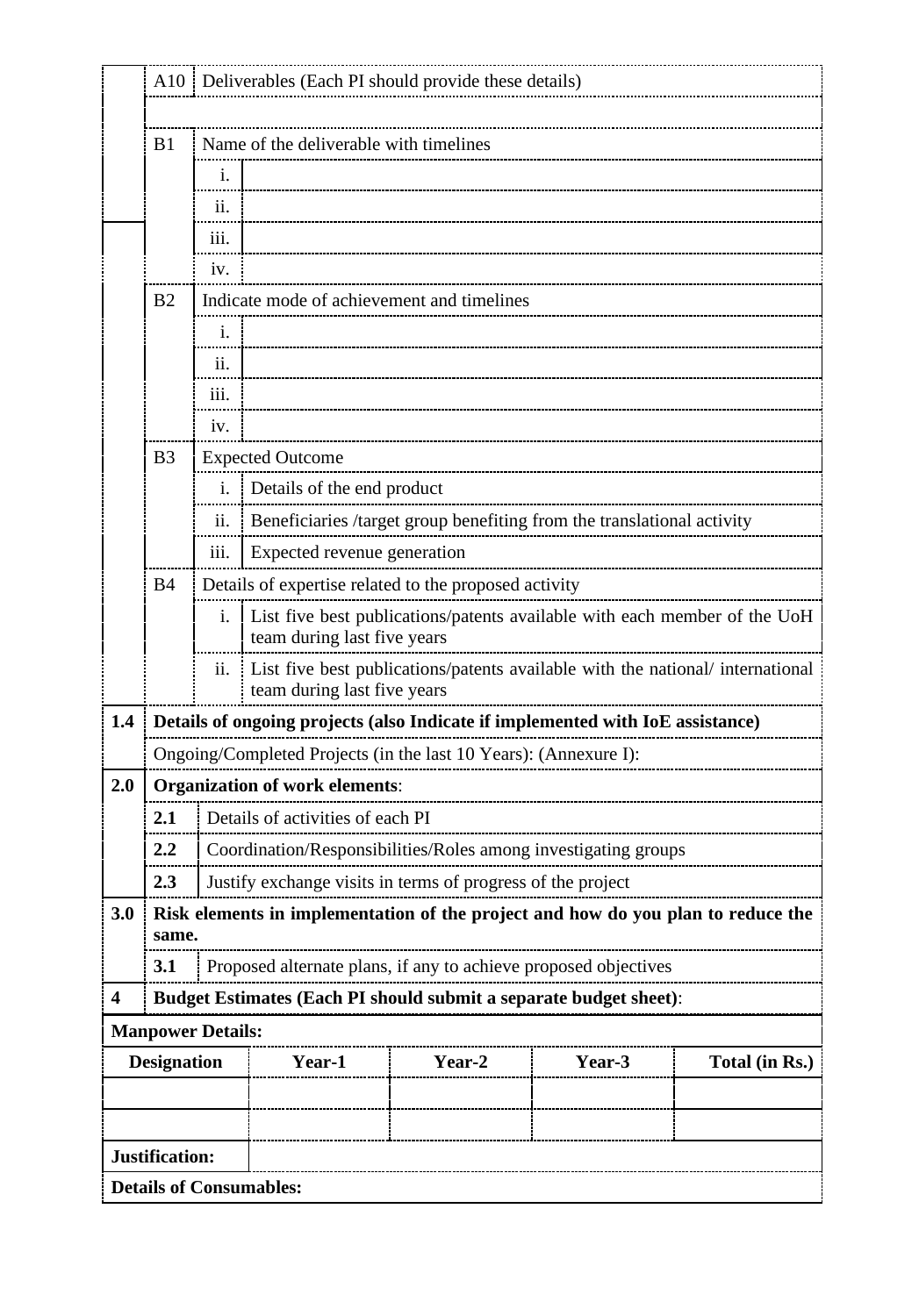| <b>Consumables</b>                    |                                          |                    | Year-1                                   |          | Year-2                                     |        | Year-3                                              |  |                     | Total (in Rs.)                                |
|---------------------------------------|------------------------------------------|--------------------|------------------------------------------|----------|--------------------------------------------|--------|-----------------------------------------------------|--|---------------------|-----------------------------------------------|
|                                       |                                          |                    |                                          |          |                                            |        |                                                     |  |                     |                                               |
|                                       |                                          |                    |                                          |          |                                            |        |                                                     |  |                     |                                               |
|                                       |                                          |                    |                                          |          |                                            |        |                                                     |  |                     |                                               |
| Justification:                        |                                          |                    |                                          |          |                                            |        |                                                     |  |                     |                                               |
|                                       |                                          |                    | Travel details (National/International): |          |                                            |        |                                                     |  |                     |                                               |
| S. No.                                |                                          | <b>Particulars</b> |                                          | Year-1   | Year-2                                     |        | Year-3                                              |  | Total (in Rs.)      |                                               |
|                                       | National                                 |                    |                                          |          |                                            |        |                                                     |  |                     |                                               |
|                                       | International                            |                    |                                          |          |                                            |        |                                                     |  |                     |                                               |
|                                       | (international)                          |                    | Subsistence allowance                    |          |                                            |        |                                                     |  |                     |                                               |
|                                       | Subsistence allowance<br>(international) |                    |                                          |          |                                            |        |                                                     |  |                     |                                               |
| Justification:                        |                                          |                    |                                          |          |                                            |        |                                                     |  |                     |                                               |
| <b>Contingencies:</b>                 |                                          |                    |                                          |          |                                            |        |                                                     |  |                     |                                               |
| <b>Type</b>                           |                                          |                    | Year-1                                   |          | Year-2                                     |        | Year-3                                              |  | Total (in Rs.)      |                                               |
|                                       |                                          |                    |                                          |          |                                            |        |                                                     |  |                     |                                               |
|                                       |                                          |                    |                                          |          |                                            |        |                                                     |  |                     |                                               |
|                                       |                                          |                    |                                          |          |                                            |        |                                                     |  |                     |                                               |
| Justification:                        |                                          |                    |                                          |          |                                            |        |                                                     |  |                     |                                               |
| <b>Capacity Building:</b>             |                                          |                    |                                          |          |                                            |        |                                                     |  |                     |                                               |
| <b>Type</b>                           |                                          |                    | Year-1                                   |          | Year-2                                     | Year-3 |                                                     |  |                     | Total (in Rs.)                                |
|                                       |                                          |                    |                                          |          |                                            |        |                                                     |  |                     |                                               |
|                                       |                                          |                    |                                          |          |                                            |        |                                                     |  |                     |                                               |
|                                       |                                          |                    |                                          |          |                                            |        |                                                     |  |                     |                                               |
| Justification:                        |                                          |                    |                                          |          |                                            |        |                                                     |  |                     |                                               |
| <b>Details of Equipment:</b>          |                                          |                    |                                          |          |                                            |        |                                                     |  |                     |                                               |
| Make<br><b>Generic</b><br><b>Name</b> |                                          |                    | Model                                    | Quantity | Estimated<br><b>Total Cost</b><br>(in Rs.) |        | Estimated<br>Total Cost<br>(in Foreign<br>Currency) |  | Foreign<br>Exchange | Any<br>time for<br>other<br>users-<br>specify |
|                                       |                                          |                    |                                          |          |                                            |        |                                                     |  |                     |                                               |
|                                       |                                          |                    |                                          |          |                                            |        |                                                     |  |                     |                                               |
|                                       |                                          |                    |                                          |          |                                            |        |                                                     |  |                     |                                               |
| Justification:                        |                                          |                    |                                          |          |                                            |        |                                                     |  |                     |                                               |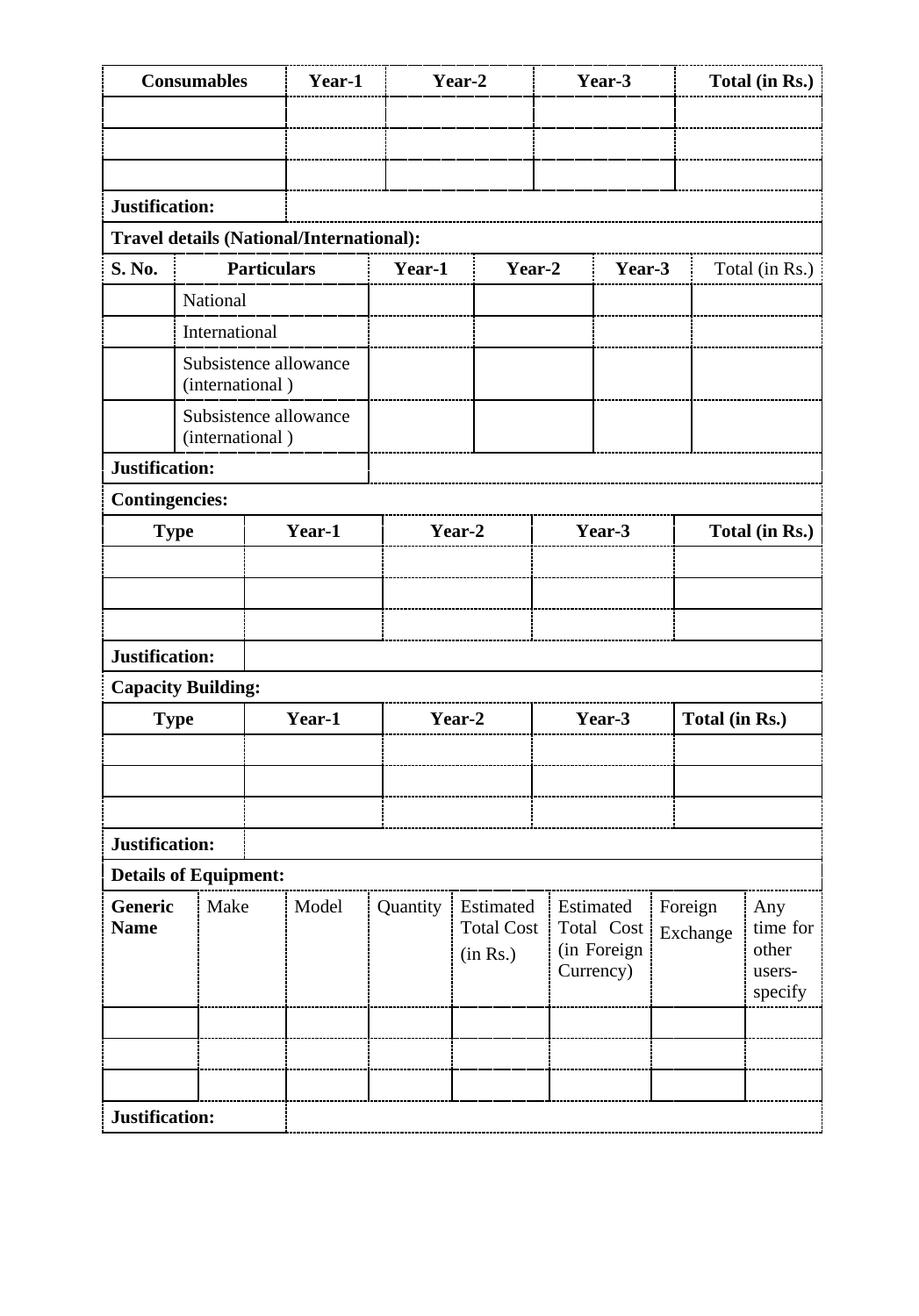| 3.4                     |                    | Justifications on sound scientific basis, technical reasoning and substantiating why the<br>project cannot be implemented without the proposed equipment. |                                                                                                                     |        |        |                |  |  |  |  |  |
|-------------------------|--------------------|-----------------------------------------------------------------------------------------------------------------------------------------------------------|---------------------------------------------------------------------------------------------------------------------|--------|--------|----------------|--|--|--|--|--|
|                         |                    | <b>Consolidated Budget:</b>                                                                                                                               |                                                                                                                     |        |        |                |  |  |  |  |  |
|                         | <b>Budget Head</b> |                                                                                                                                                           |                                                                                                                     | Year-1 | Year-2 | Total (in Rs.) |  |  |  |  |  |
| A                       | <b>Recurring</b>   |                                                                                                                                                           | <b>Project Staff</b>                                                                                                |        |        |                |  |  |  |  |  |
|                         |                    |                                                                                                                                                           | Consumables                                                                                                         |        |        |                |  |  |  |  |  |
|                         |                    |                                                                                                                                                           | Travel                                                                                                              |        |        |                |  |  |  |  |  |
|                         |                    |                                                                                                                                                           | Contingencies                                                                                                       |        |        |                |  |  |  |  |  |
|                         |                    |                                                                                                                                                           | Capacity Building<br>(optional)                                                                                     |        |        |                |  |  |  |  |  |
|                         |                    |                                                                                                                                                           | Miscellaneous (if any)                                                                                              |        |        |                |  |  |  |  |  |
| B                       |                    | <b>Non-Recurring</b>                                                                                                                                      |                                                                                                                     |        |        |                |  |  |  |  |  |
|                         |                    |                                                                                                                                                           | <b>Grand Total</b>                                                                                                  |        |        |                |  |  |  |  |  |
| $\overline{\mathbf{4}}$ |                    |                                                                                                                                                           | <b>Potential Reviewers of the Project</b>                                                                           |        |        |                |  |  |  |  |  |
|                         |                    |                                                                                                                                                           | (At least 2-National; 2-International):                                                                             |        |        |                |  |  |  |  |  |
|                         |                    |                                                                                                                                                           |                                                                                                                     |        |        |                |  |  |  |  |  |
| 5                       |                    |                                                                                                                                                           | <b>Certificate from the Investigator</b>                                                                            |        |        |                |  |  |  |  |  |
|                         |                    | <b>Project Title</b>                                                                                                                                      |                                                                                                                     |        |        |                |  |  |  |  |  |
|                         |                    |                                                                                                                                                           | Name(s) of the PIs and Co-PIs                                                                                       |        |        |                |  |  |  |  |  |
|                         |                    |                                                                                                                                                           |                                                                                                                     |        |        |                |  |  |  |  |  |
|                         | 1.                 |                                                                                                                                                           | I/We agree to abide by the terms and conditions of utilization of grant as per UoH<br>regulations for IoE projects. |        |        |                |  |  |  |  |  |
|                         | 2.                 |                                                                                                                                                           | I/We did not submit this or a similar project proposal elsewhere for financial                                      |        |        |                |  |  |  |  |  |
|                         |                    | support.                                                                                                                                                  |                                                                                                                     |        |        |                |  |  |  |  |  |
|                         | 3.                 |                                                                                                                                                           | I/We undertake that spare time on permanent equipment will be made available to<br>other Researchers/users.         |        |        |                |  |  |  |  |  |
|                         |                    | submit progress reports, Statement of Expenditure<br>I/We<br>undertake<br>to                                                                              |                                                                                                                     |        |        |                |  |  |  |  |  |
|                         | 4.                 | proposals.                                                                                                                                                | (SE)/accounts, Utilization Certificates (UC) etc., as prescribed by UoH under IoE                                   |        |        |                |  |  |  |  |  |
| 6.                      |                    |                                                                                                                                                           | I/We have enclosed the following materials:                                                                         |        |        |                |  |  |  |  |  |
|                         | a.                 |                                                                                                                                                           | Certificate from Investigator (s)                                                                                   |        |        |                |  |  |  |  |  |
|                         | b.                 |                                                                                                                                                           | Completed Proposal one hard copy                                                                                    |        |        |                |  |  |  |  |  |

Place:

Date: Signature of PI/PI's

Place:

Date: Signature of Co-PI's

**Note**:(i) Signatures with stamp of each PIs, Co-PIs is essential.

(ii) PI/Co-PI CVs in prescribed proforma need to be submitted along with this proposal.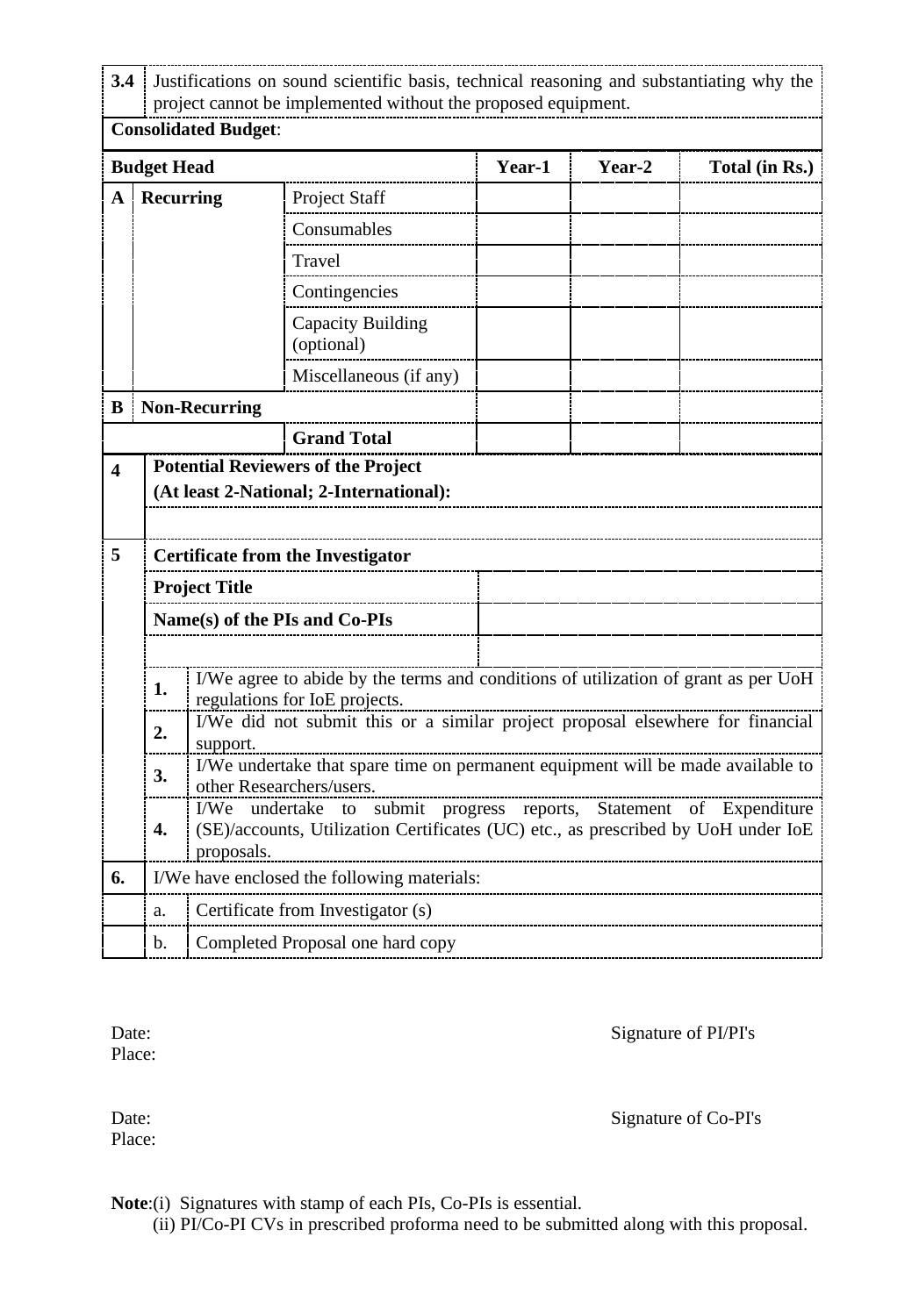**Annexure I**

| Sl.<br>No. | <b>Title</b> | Cost (in<br>Lakhs) | <b>Duration</b> | PI (for each<br>$PI/Co-PI)$ | <b>Agency</b> | International/<br><b>National</b> | <b>Status</b> | Outcome<br>(please specify nature of<br>outcome: publications,<br>patents, performances,<br>installations |
|------------|--------------|--------------------|-----------------|-----------------------------|---------------|-----------------------------------|---------------|-----------------------------------------------------------------------------------------------------------|
|            |              |                    |                 |                             |               |                                   |               |                                                                                                           |
|            |              |                    |                 |                             |               |                                   |               |                                                                                                           |
|            |              |                    |                 |                             |               |                                   |               |                                                                                                           |
|            |              |                    |                 |                             |               |                                   |               |                                                                                                           |
|            |              |                    |                 |                             |               |                                   |               |                                                                                                           |
|            |              |                    |                 |                             |               |                                   |               |                                                                                                           |
|            |              |                    |                 |                             |               |                                   |               |                                                                                                           |
|            |              |                    |                 |                             |               |                                   |               |                                                                                                           |
|            |              |                    |                 |                             |               |                                   |               |                                                                                                           |
|            |              |                    |                 |                             |               |                                   |               |                                                                                                           |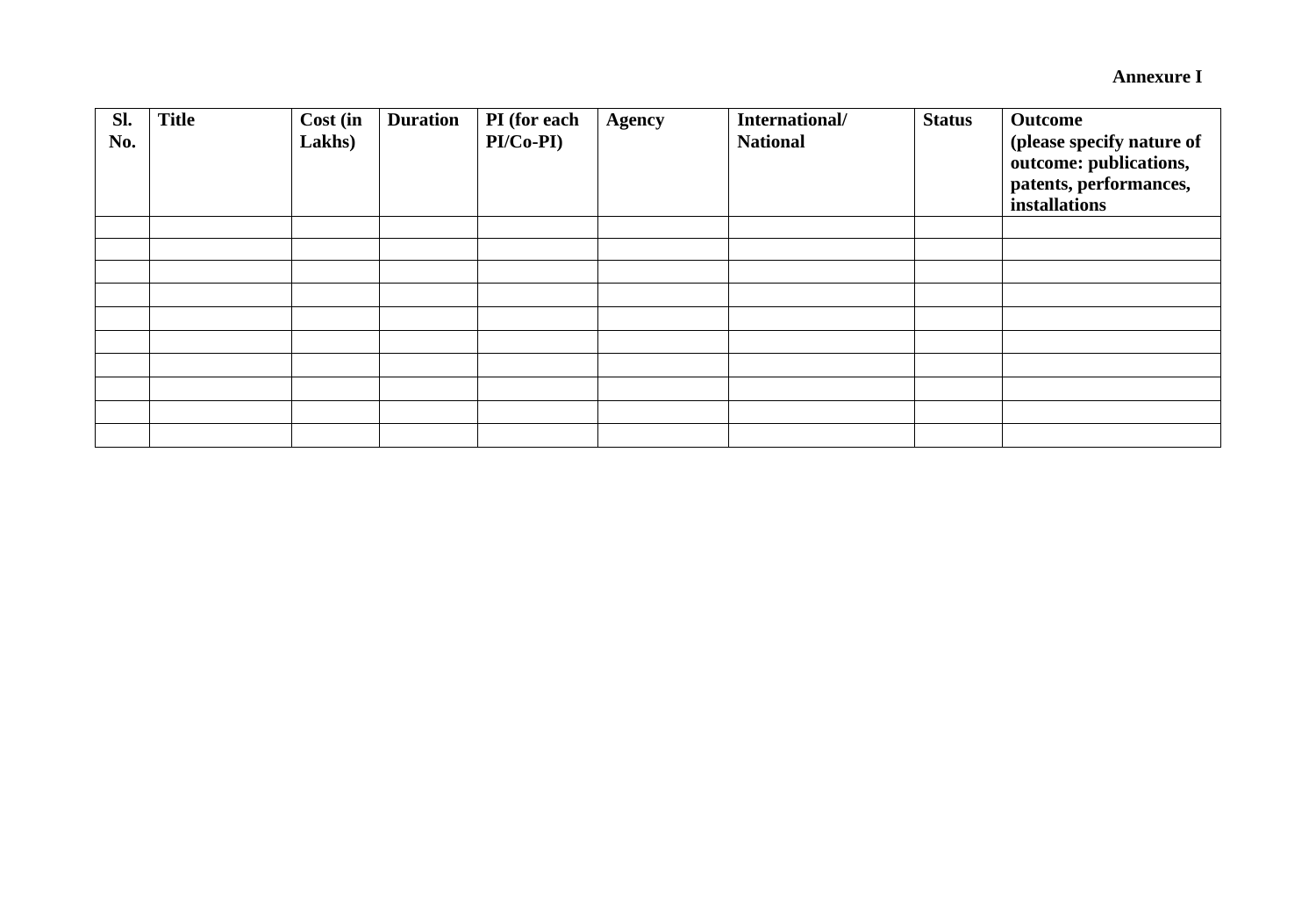## **PROFORMA FOR COORDINATOR/PROJECT INVESTIGATORS BIO-DATA**

| 1.                    | Name                                                                                                      |                                                                                                                                                              |  |                                                     |                                |         |           |                              |                        |      |      |           |                                                                                              |
|-----------------------|-----------------------------------------------------------------------------------------------------------|--------------------------------------------------------------------------------------------------------------------------------------------------------------|--|-----------------------------------------------------|--------------------------------|---------|-----------|------------------------------|------------------------|------|------|-----------|----------------------------------------------------------------------------------------------|
| 2.                    | Employee ID                                                                                               |                                                                                                                                                              |  |                                                     |                                |         |           |                              |                        |      |      |           |                                                                                              |
| 3.                    |                                                                                                           | Department/Centre/School                                                                                                                                     |  |                                                     |                                |         |           |                              |                        |      |      |           |                                                                                              |
| $\overline{4}$ .      |                                                                                                           | Email(s) and Contact number(s)                                                                                                                               |  |                                                     |                                |         |           |                              |                        |      |      |           |                                                                                              |
| 5.                    |                                                                                                           | Date of Joining UoH/ Institution                                                                                                                             |  |                                                     |                                |         |           |                              |                        |      |      |           |                                                                                              |
| 6.                    | Date of Birth                                                                                             |                                                                                                                                                              |  |                                                     |                                |         |           |                              |                        |      |      |           |                                                                                              |
| 7.                    | Gender                                                                                                    |                                                                                                                                                              |  |                                                     |                                |         |           |                              |                        |      |      |           |                                                                                              |
| 8.                    |                                                                                                           | Category Gen/SC/ST/OBC                                                                                                                                       |  |                                                     |                                |         |           |                              |                        |      |      |           |                                                                                              |
| 9.                    |                                                                                                           | Whether differently abled                                                                                                                                    |  |                                                     |                                |         | Yes<br>No |                              |                        |      |      |           |                                                                                              |
| 10.                   | Academic Qualification (Undergraduate Onwards)                                                            |                                                                                                                                                              |  |                                                     |                                |         |           |                              |                        |      |      |           |                                                                                              |
|                       | Subject<br>Year<br>Degree                                                                                 |                                                                                                                                                              |  |                                                     |                                |         |           |                              | University/Institution |      |      |           | % of marks                                                                                   |
|                       |                                                                                                           |                                                                                                                                                              |  |                                                     |                                |         |           |                              |                        |      |      |           |                                                                                              |
|                       |                                                                                                           |                                                                                                                                                              |  |                                                     |                                |         |           |                              |                        |      |      |           |                                                                                              |
| 11.                   |                                                                                                           | Work experience (in chronological order)                                                                                                                     |  |                                                     |                                |         |           |                              |                        |      |      |           |                                                                                              |
| Sl.                   | Positions<br>Name of the                                                                                  |                                                                                                                                                              |  |                                                     |                                |         |           |                              |                        |      |      |           |                                                                                              |
| No.                   | held                                                                                                      |                                                                                                                                                              |  | Institute                                           |                                | From    |           | To                           |                        |      |      | Pay Scale |                                                                                              |
|                       |                                                                                                           |                                                                                                                                                              |  |                                                     |                                |         |           |                              |                        |      |      |           |                                                                                              |
|                       |                                                                                                           |                                                                                                                                                              |  |                                                     |                                |         |           |                              |                        |      |      |           |                                                                                              |
| 12.                   |                                                                                                           | Professional Recognition/Award/Prize/Certificate, Fellowship received by the applicant.                                                                      |  |                                                     |                                |         |           |                              |                        |      |      |           |                                                                                              |
| Sl.                   |                                                                                                           | Name of Award                                                                                                                                                |  |                                                     | <b>Awarding Agency</b><br>Year |         |           |                              |                        |      |      |           |                                                                                              |
| N <sub>o</sub>        |                                                                                                           |                                                                                                                                                              |  |                                                     |                                |         |           |                              |                        |      |      |           |                                                                                              |
|                       |                                                                                                           |                                                                                                                                                              |  |                                                     |                                |         |           |                              |                        |      |      |           |                                                                                              |
|                       |                                                                                                           |                                                                                                                                                              |  |                                                     |                                |         |           |                              |                        |      |      |           |                                                                                              |
| 13.                   |                                                                                                           | Publications (List of papers published in the list for Group A and Group B provided in<br>the annexure), in year wise descending order)* for last five years |  |                                                     |                                |         |           |                              |                        |      |      |           |                                                                                              |
| Sl.N                  | <b>Author/s Names</b>                                                                                     | Title                                                                                                                                                        |  |                                                     |                                | Name    |           |                              | Volume                 |      | Page |           | Year/                                                                                        |
| 0.                    | (As per actual                                                                                            |                                                                                                                                                              |  |                                                     |                                | of      |           |                              |                        |      | DoI  |           |                                                                                              |
|                       | order)                                                                                                    |                                                                                                                                                              |  |                                                     |                                | Journal |           |                              |                        |      |      |           |                                                                                              |
|                       |                                                                                                           |                                                                                                                                                              |  |                                                     |                                |         |           |                              |                        |      |      |           |                                                                                              |
|                       |                                                                                                           |                                                                                                                                                              |  |                                                     |                                |         |           |                              |                        |      |      |           |                                                                                              |
|                       | annexure.                                                                                                 |                                                                                                                                                              |  |                                                     |                                |         |           |                              |                        |      |      |           | * Group B publications must be in accordance with the journal databases/publishers listed in |
| 14.                   | Other Publications<br>descending order)*                                                                  |                                                                                                                                                              |  | (Books/Book chapters/Conference proceedings in year |                                |         |           |                              |                        |      |      |           | wise                                                                                         |
| Sl.<br>N <sub>0</sub> | Title                                                                                                     |                                                                                                                                                              |  | <b>Author/s Names</b><br>(As per actual order)      |                                |         |           | Other publication<br>details |                        | Year |      |           | <b>WoS/SCOPUS</b><br>-Indexed $(Y/N)$                                                        |
|                       |                                                                                                           |                                                                                                                                                              |  |                                                     |                                |         |           |                              |                        |      |      |           |                                                                                              |
|                       |                                                                                                           |                                                                                                                                                              |  |                                                     |                                |         |           |                              |                        |      |      |           |                                                                                              |
|                       | * Group B publications must be in accordance with the journal databases/publishers listed in<br>annexure. |                                                                                                                                                              |  |                                                     |                                |         |           |                              |                        |      |      |           |                                                                                              |